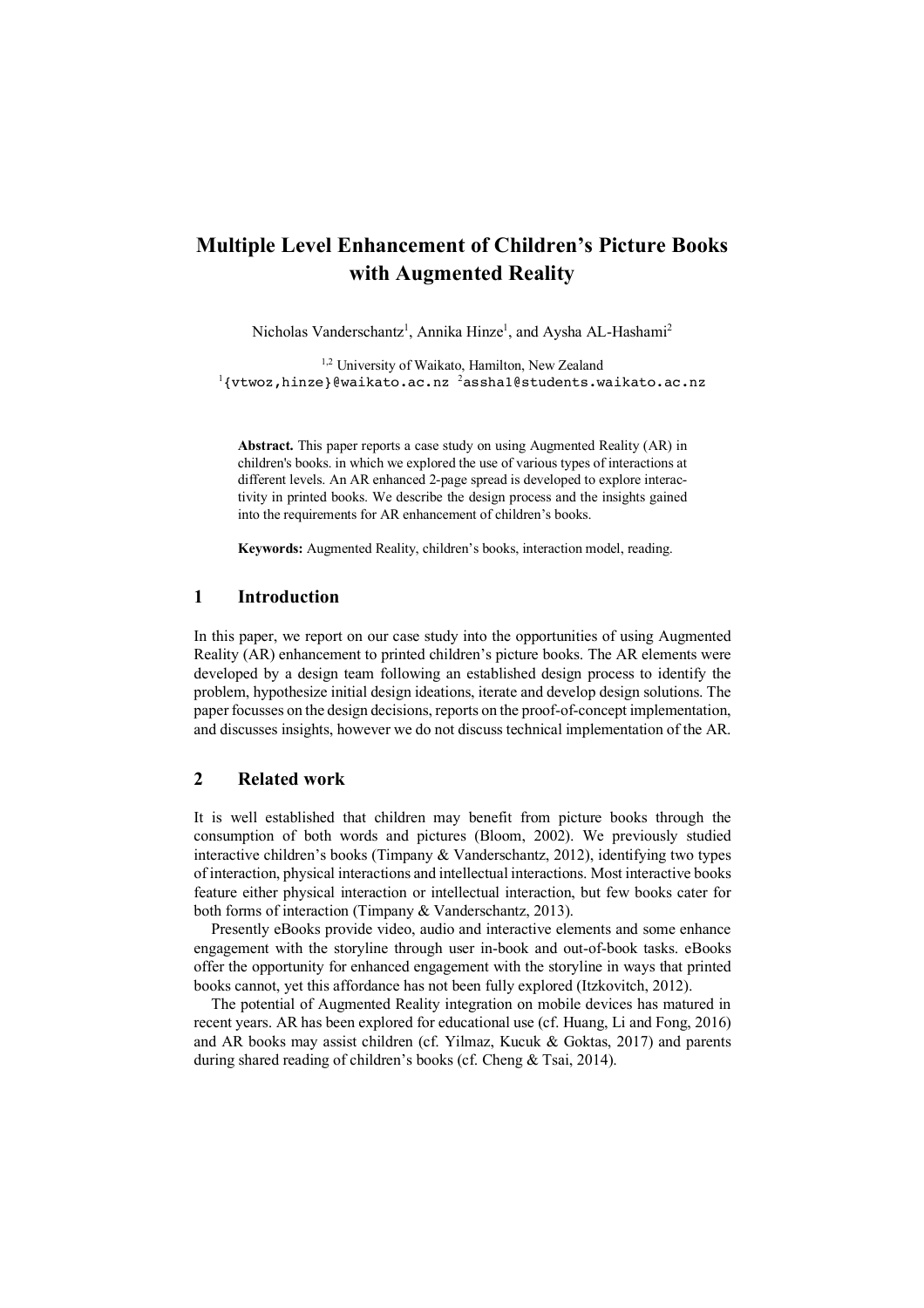# **3 Design Thinking**

We summarize here our design considerations for the AR application:

**Focus on objects mentioned in the story text.** The objects to animate in the AR view were decided to be those that were mentioned or described in the text of the story. The decision for each object depended on whether it was a primary object in the story or not. For example, the text in our example page explicitly mentions the panda, so it should be animated and pop-up when scanning the page. On the other hand, the tree is not mentioned in the text, and therefore was not animated.

**Determining objects to be made visible or animated.** While a number of inanimate objects can easily be shown on a page, fewer objects can be included in animations to avoid crowding on the phone screen. Having fewer animated objects was also deemed positive with regard to directing a child's attention and ensuring single focus.

**Division of the target images.** Each animation target must be unique and easy to recognize by the camera. It was decided not to encode any specific order for the animated objects to pop-up on the screen (but rather leave the selection to the reader).

**Interaction types for different elements.** It was decided to assign different types of interactions to the objects and to make these dependent on the element and the target reactions. We used both visual animations (appearing objects, movement) and sound animations (animal sounds, spoken text).

**Camera level and distance.** While children may hold the camera closer to the page when scanning the image, parents may trial different distances to the page to explore various levels. We decided to therefore make the required level of the camera flexible in order to suit different users. Integration of varied physical and intellectual interactivity was achieved through the unique use of multi-level targeting afforded by allowing different camera distances. Camera angle also needed to be considered to ensure correct identification of images irrespective of device orientation.

## **4 Material Design**

We used the children's book *Hannah's Favorite Place* (Fiona Mason, 2015), a book written, illustrated, and developed as a traditional printed picture book, as well as an adaptive printed picture book (Wright, 2015), see example pages in Figure 1.



**Fig. 1.** Illustrations of the tradition (L) and Physically Enhanced (R) book.

2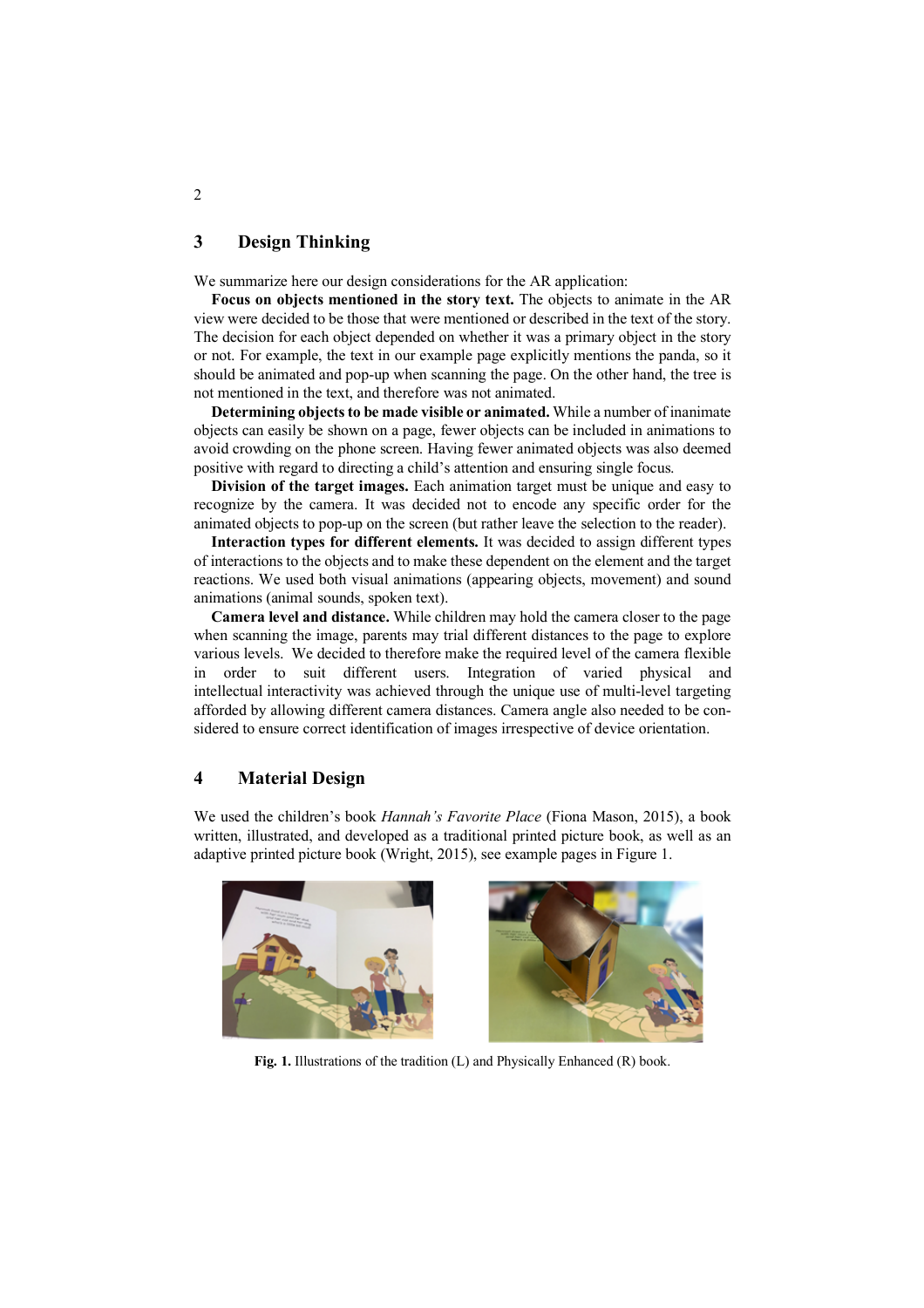### **4.1 Image Target**

For this investigation, we selected a single spread (i.e., two pages) showing one of Hannah's favorite places: the zoo. The text on this spread reads: "Her auntie took Hannah on trips to the zoo; they'd look at the pandas, the chimps and birds too" with a supporting illustration, some of which is mentioned in the text (see Figure 2).

The image target that was used for the AR enhancement converted some of the page elements into objects to be displayed in AR mode. Figure 3 shows the image target that was used in this project. This image target is similar to the spread found in the original version of the *Hannah's favorite place*, however some elements were initially hidden. Figure 2 shows the image as it first appears to a reader, while Figure 3 shows all animated objects. It can be seen that the following objects are initially hidden: the bird flying in front of the cat, the banana that the chimp was holding, as well as the drawing of the other chimp. These elements are discoverable through the use of AR interactions. Experiments were conducted to test all the possibilities of holding the camera by either the children or adults. We decided to divide the image into three levels as shown in Figure 3. The application has three levels of AR interactivity. These levels depend on how close the camera is when scanning the target. In each level, different animated objects aim to support both enjoinment and learning.

Level 1 (purple frame in Figure 3 - playful interactions): The user holds the camera close to the image target so the camera scans one object at a time (thus, there are six image targets in this level). In this level, the camera is closer to each object (assuming children will hold the phone). At this level, all objects were animated individually. A user can view and explore six primary objects (i.e. Hannah and her auntie, two pandas, two chimps, birds and a cat) on the target page. Each object will pop-up individually. Additionally, sounds will be played, such as screaming chimps when one of the chimps is being shown in the AR view. Figure 4 is a screenshot of the mobile app that shows an object from level one.

**Level 2 (red frame in Figure 3 - simple educational interactions):** The user holds the camera slightly further away from the image target so the camera can scan about one-third of the spread, i.e. two objects at a time. At this level, there are two image targets, and different objects appear in each part of the page. This level is educational but in a fun way aiming to assist children to learn how to spell words and recognize the related object of that name. As shown in the phone screen in Figure 5, this level introduces words and arrows that point to existing objects in the target page.

**Level 3 (yellow frame in Figure 3 - playful and educational interactions):** The user holds the camera furthest away from the image target so the camera can scan the whole spread at one time. There is only one image target to be discovered. This level was implemented to target both the enjoyment and learning aspects. Children can explore new objects in this level, which are the bees that appear only at this level. Moreover, in level three the story text was played in the background, i.e. the children can hear a person reading the text for them. Introducing new objects in this level could increase the excitement of the children and motivate them to hear the attached audio.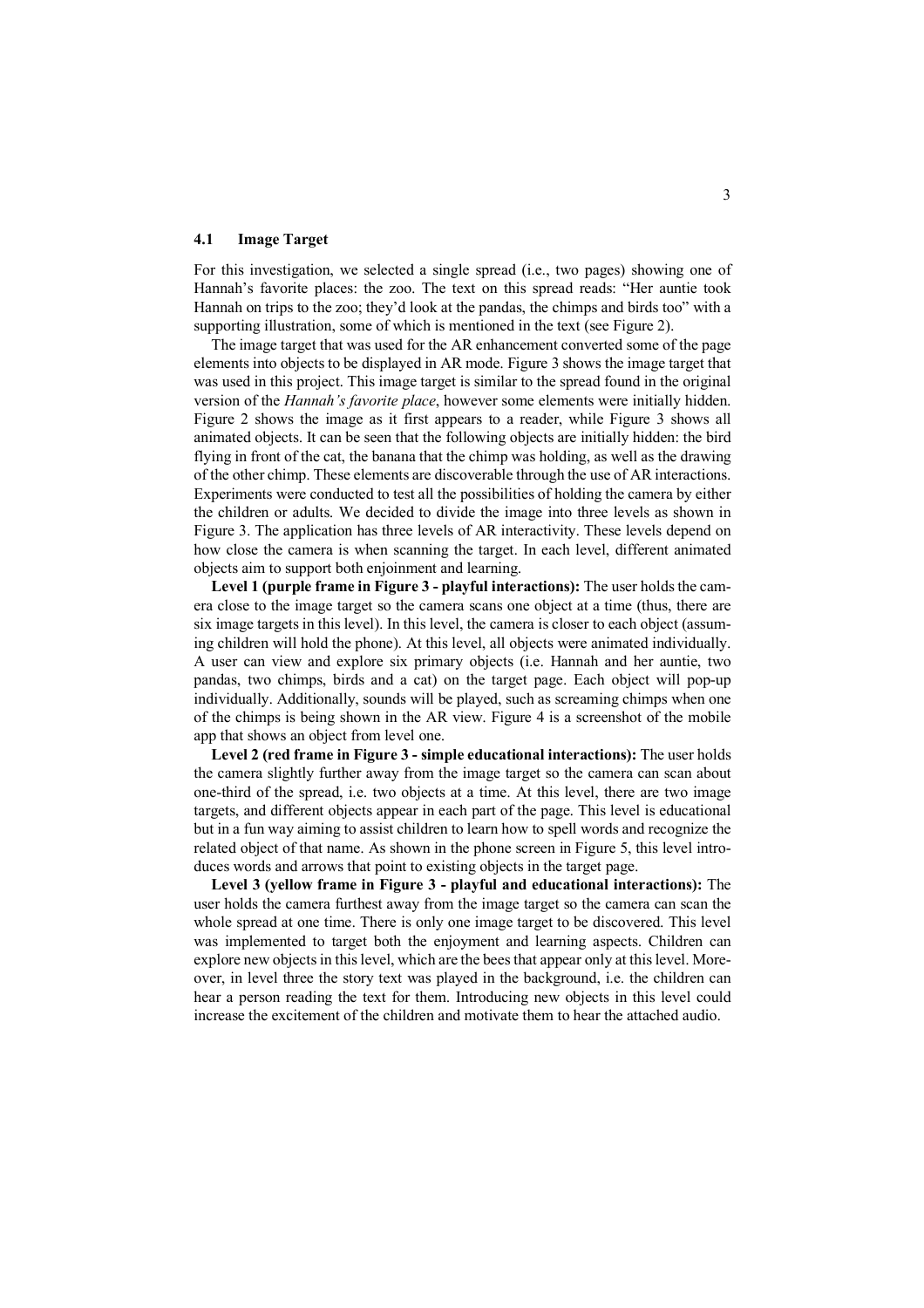

**Fig. 2.** Spread from *Hannah's Favorite Place* (Fiona Mason, 2015).



**Fig. 3.** The three levels of the image target.





**Fig. 4.** An object that appears in level one. **Fig. 5.** Shows the word and arrows that appear in level two.

# **5 Conclusions & Recommendations**

The aim of our project was to develop an AR application for a children's picture book that explored the potential to engage both physical and intellectual interactions. We used three levels of interactivity to provide a variety of interactions and engagement opportunities. Our application combines fun and learning aspects at different camera levels. We engage the user in a range of physical and intellectual interactions through different types of animation and user interaction with the page. We used sounds, animated objects, as well as appearing and disappearing objects which we believe will draw children's attention and delight. Revealing objects like the banana and the bird in the application aims to increase children's engagement. Adding new objects (such as bees and additional text) in the augmented animations attempts to encourage children to explore the target page further. Using a number of enhancements in the AR version of the book should appeal to children's sense of curiosity, encouraging children to compare the two versions of the book (physical book and AR application), and afford opportunities to explore the book in more detail and through multiple sittings.

Further exploration of the possibilities of AR enhanced picture books at multiple interaction levels is warranted through user studies and development of further testing material. We extend this paper with reporting of insights from an initial expert walkthrough of this system in our related working paper (Vanderschantz et al., 2018).